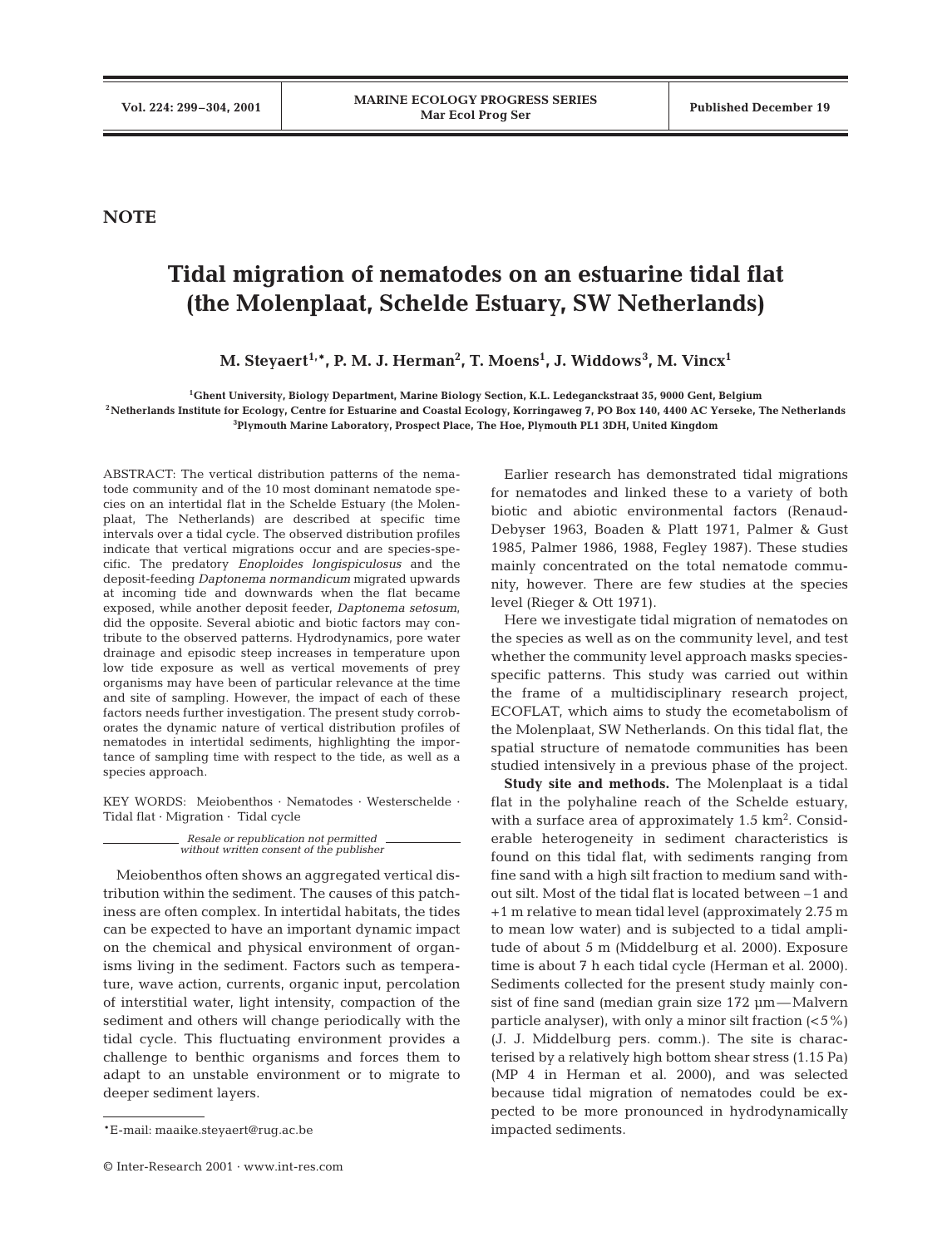

Fig. 1. Sampling time of the 5 events (S1, E2, E3, E4 and S5)



Fig. 2. Suspended particular matter (SPM) and current velocity during submersion (7 June 1997)

*Sampling strategy:* On 11 June 1997, triplicate 3.6 cm i.d. perspex cores were taken at 5 different sampling events (Fig. 1) during daytime. The first sampling (event S1) was performed at the end of the ebbing tide (remaining water cover of about 20 cm). Sampling events 2, 3 and 4 (respectively events E2, E3, E4) took place at different moments during low-tide exposure. The last series of samples (event S5) was collected 70 min before high tide (1.5 m water cover). Measurements on 7 June 1997 at the same site indicated that current velocities were highest 70 min before and after high tide (33 and 40 cm  $s^{-1}$  respectively), and lowest during high tide (Fig. 2). Heavy rainfall occurred before E3 between 12:40 and 13:10 h.

All cores were carefully subdivided into depth slices (0–0.5, 0.5–1, 1–1.5, 1.5–2, 2–3, 3–4 cm) in order to minimise disturbance. Samples were further treated as described in Steyaert et al. (1999).

The temperature at the sediment surface measured 25.8 and 30.7°C, respectively 1 and 4 h after exposure. At a depth of 2 cm, the corresponding values were 22.9 and 28.9°C, and at a depth of 3.5 cm the temperature never exceeded 26.9°C. Water temperature on the day of sampling averaged 17.3°C (0.5 m depth).

*Statistical analysis:* Univariate 2-way analysis of variance (ANOVA) was used to test for differences of total nematode densities, as well as of the densities of the 10 most dominant nematode species, with time, depth and time × depth. A 'split-plot' design was constructed with replicates nested within 'time', however, not within 'depth'. All data were log(*x*+1) transformed prior to analysis. Subsequently, a multivariate 2-way ANOVA was performed in order to test if the relative species composition of the nematode community changed as a function of time, depth and time  $\times$  depth. This MANOVA test, using Wilkinson's lambda, was based on the same design as for the univariate ANOVA.

**Results.** The analysis is restricted to the total nematode community and to the following 10 most abundant species: *Ascolaimus elongatus* (1.3%), *Cyatholaimus gracilis* (1.9%), *Daptonema normandicum* (15.3%), *D. setosum* (3.6%), *Enoploides longispiculosus* (40.2%), *Hypodontolaimus trichophora* (4.2%), *Microlaimus marinus* (2.2%), *Theristus blandicor* (10.2%), *T. pertenuis* (1.4%) and *Viscosia viscosa* (9.4%). For 2 of these, *C. gracilis* and *M. marinus*, significant differences in total, depth-integrated density were found be-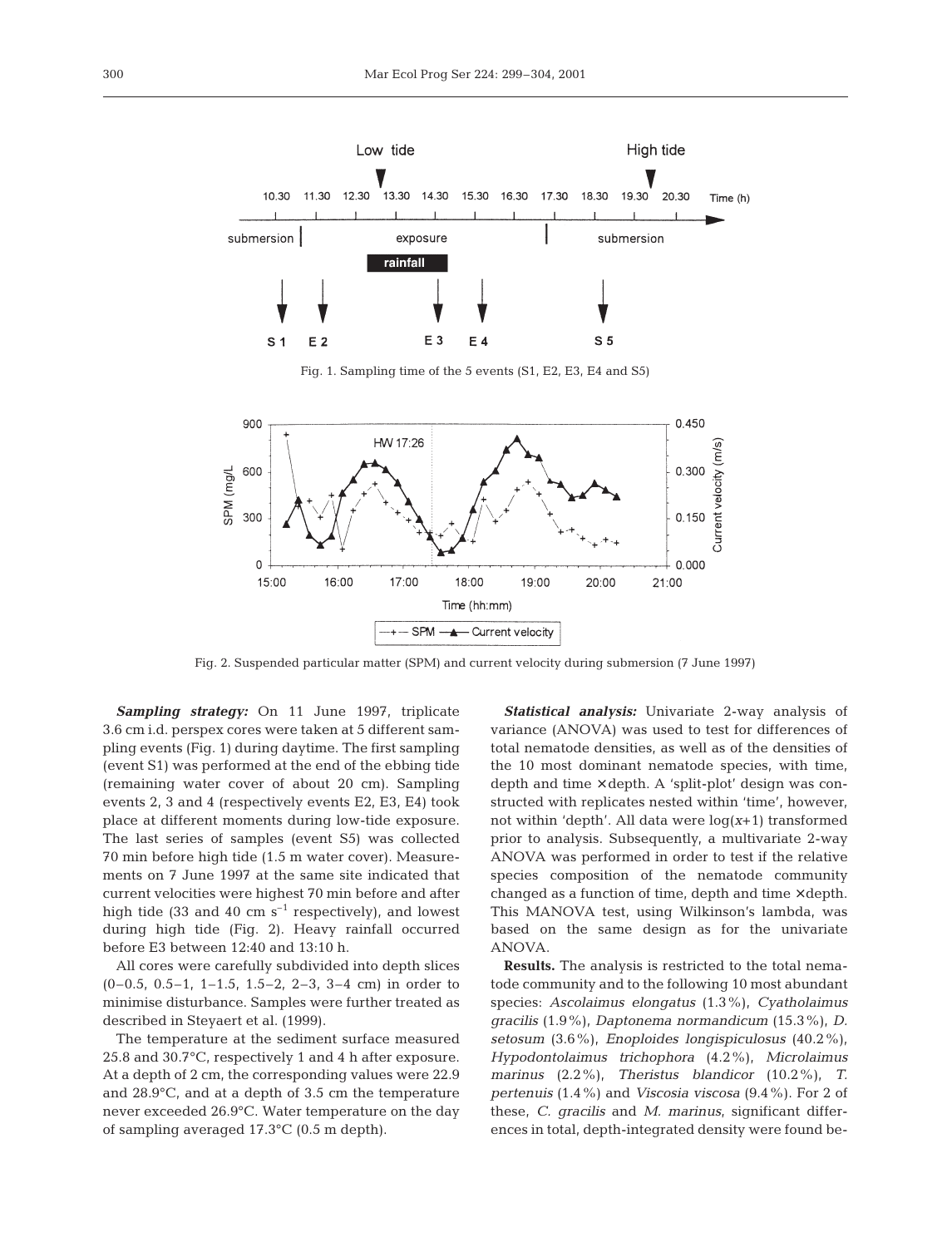| Univariate tests            | Time           |       |       |       | Depth  |         |        | $Time \times Depth$ |       |  |
|-----------------------------|----------------|-------|-------|-------|--------|---------|--------|---------------------|-------|--|
|                             | df             | F     | p     | df    | F      | p       | df     | $\boldsymbol{F}$    | р     |  |
| Nematode community          | 4              | 0.998 | 0.452 | 5     | 15.019 | < 0.001 | 20     | 0.875               | 0.616 |  |
| Ascolaimus elongatus        | 4              | 1.342 | 0.320 | 5     | 8.471  | < 0.001 | 20     | 2.093               | 0.018 |  |
| Cyatholaimus gracilis       | 4              | 0.960 | 0.470 | 5     | 8.068  | < 0.001 | 20     | 0.999               | 0.480 |  |
| Daptonema normandicum       | 4              | 2.063 | 0.161 | 5     | 46.475 | < 0.001 | 20     | 1.232               | 0.269 |  |
| D. setosum                  | 4              | 0.755 | 0.577 | 5     | 47.695 | < 0.001 | 20     | 3.234               | 0.000 |  |
| Enoploides longispiculosus  | $\overline{4}$ | 1.628 | 0.242 | 5     | 79.455 | < 0.001 | 20     | 1.971               | 0.027 |  |
| Hypodontolaimus trichophora | $\overline{4}$ | 3.222 | 0.061 | 5     | 15.211 | < 0.001 | 20     | 2.490               | 0.005 |  |
| Theristus blandicor         | 4              | 2.024 | 0.167 | 5     | 33.721 | < 0.001 | 20     | 2.443               | 0.005 |  |
| Microlaimus marinus         | 4              | 3.802 | 0.039 | 5     | 25.520 | < 0.001 | 20     | 1.588               | 0.094 |  |
| T. pertenuis                | 4              | 6.025 | 0.010 | 5     | 20.974 | < 0.001 | 20     | 3.943               | 0.000 |  |
| Viscosia viscosa            | 4              | 0.372 | 0.824 | 5     | 16.942 | < 0.001 | 20     | 2.324               | 0.008 |  |
| Multivariate test           | 40.5           | 3.339 | 0.074 | 50.19 | 10.574 | < 0.001 | 200.39 | 2.163               | 0.001 |  |

Table 1. Univariate and multivariate ANOVA tests

tween sampling events; their density was higher during tidal flat exposure (Fig. 3). This probably reflects upwards migration of nematodes from below 4 cm.

During submersion (S1 and S5), total nematodes reached a maximal density in the surface layer of the sediment, with the depth profile of S5 being less pronounced. In contrast, upon low tide exposure, the highest fraction was recorded in the 0.5 to 1 cm depth horizon. An exception to this rule was E3, when the total nematode depth distribution strongly resembled that during submersion. The abundance of total nematode community (Table 1) changed significantly in depth, while no significant variation in time was found. Neither was the interaction between time and depth significant. Hence, the depth profile of total nematode density did not fluctuate significantly with time.

Similar vertical distribution trends as for total nematodes were observed for the predacious *Enoploides longispiculosus.* This nematode showed a preference for the upper sediment layers during submersion, while during exposure it was most abundant in the subsurface layers (Fig. 3). Note that there are minor differences between the 2 submerged sampling events. During S5 this species showed a slight subsurface (0.5 to 1 cm) peak. However, it was far less pronounced than in the foregoing exposed situation, E4. *Daptonema normandicum*, a deposit feeder, also reached a maximal abundance in the surface layer during submersion, while showing a downward shift during exposure (Fig. 3). Interestingly, its congener *D. setosum* presented a similar vertical profile during submersion. However, this species' highest abundance was recorded in the upper layers during low tide exposure (Fig. 3). Here again, the depth profiles of both *D. normandicum* and *D. setosum* were less pronounced during high tide (S5) compared to the ebbing situation (S1). None of the other species showed a consistent migration trend as a function of the tide.

Univariate tests on the distribution of the individual nematode species revealed that, except for *Microlaimus marinus* and *Theristus pertenuis*, the abundances were not significantly influenced by time. As for the total nematode community, the distribution profiles of all species altered significantly with depth. In contrast to total nematodes, the time  $\times$  depth interaction was significant for 7 out of 10 species: *Ascolaimus elongatus*, *Daptonema setosum*, *Enoploides longispiculosus*, *Hypodontolaimus trichophora*, *T. blandicor*, *T. pertenuis* and *Viscosia viscosa.*

Multivariate analysis showed that nematode species composition was not significantly affected by time. Composition, however, did exhibit a significant effect of depth and a significant effect of the interaction term  $time \times depth$ . The combination of univariate and multivariate analyses demonstrate that, while total nematode density does not reveal a tidal signal, tidal migrations of nematodes exist and are significant at the community level, i.e. the structure of the nematode community varies with depth over a tidal cycle.

**Discussion.** The results of this study do not corroborate the general hypothesis that nematodes migrate deeper into the sediment as the tide comes in: submersion of the sampling site provoked upward movement of *Daptonema normandicum*, *Enoploides longispiculosus* and total nematodes in general. In contrast, the behaviour of *D. setosum* resembles that of *Microlaimus marinus* as noted by Rieger & Ott (1971): a downward migration during submersion.

Several abiotic and biotic factors as well as their combinations may explain the observed vertical displacements. Increased current velocities are thought to be of prime importance in inducing downward movement as an avoidance strategy against being eroded (Palmer & Gust 1985, Palmer 1986, Fegley 1987). In this respect, Boaden & Platt (1971) found that nematodes generally occurred deeper in the sediments dur-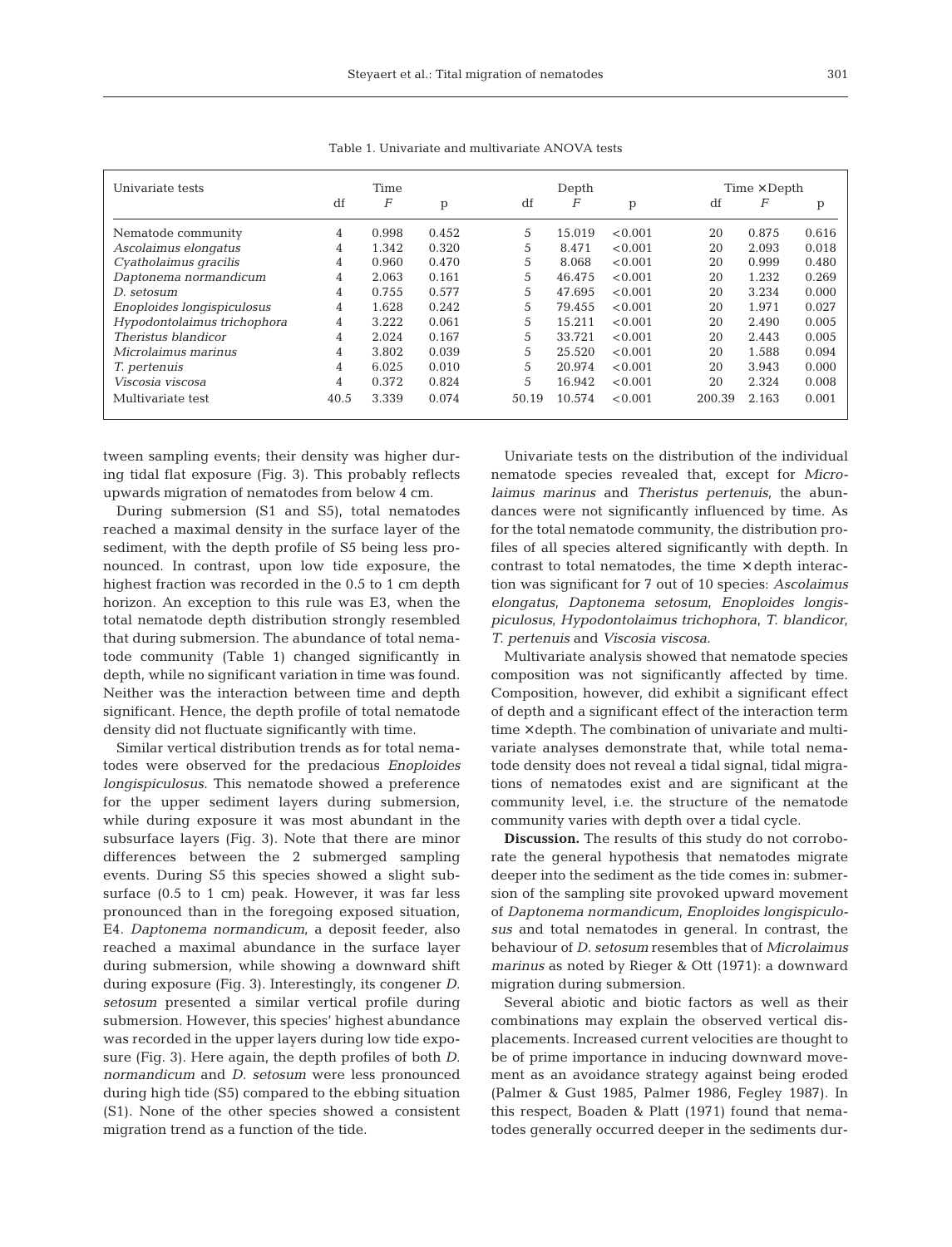

Fig. 3. (Above and facing page.) Depth distribution of the nematode species and the total nematode community for the 5 sampling events (horizontal axes: ind.  $10 \text{ cm}^{-2}$ ; vertical axes: depth in cm)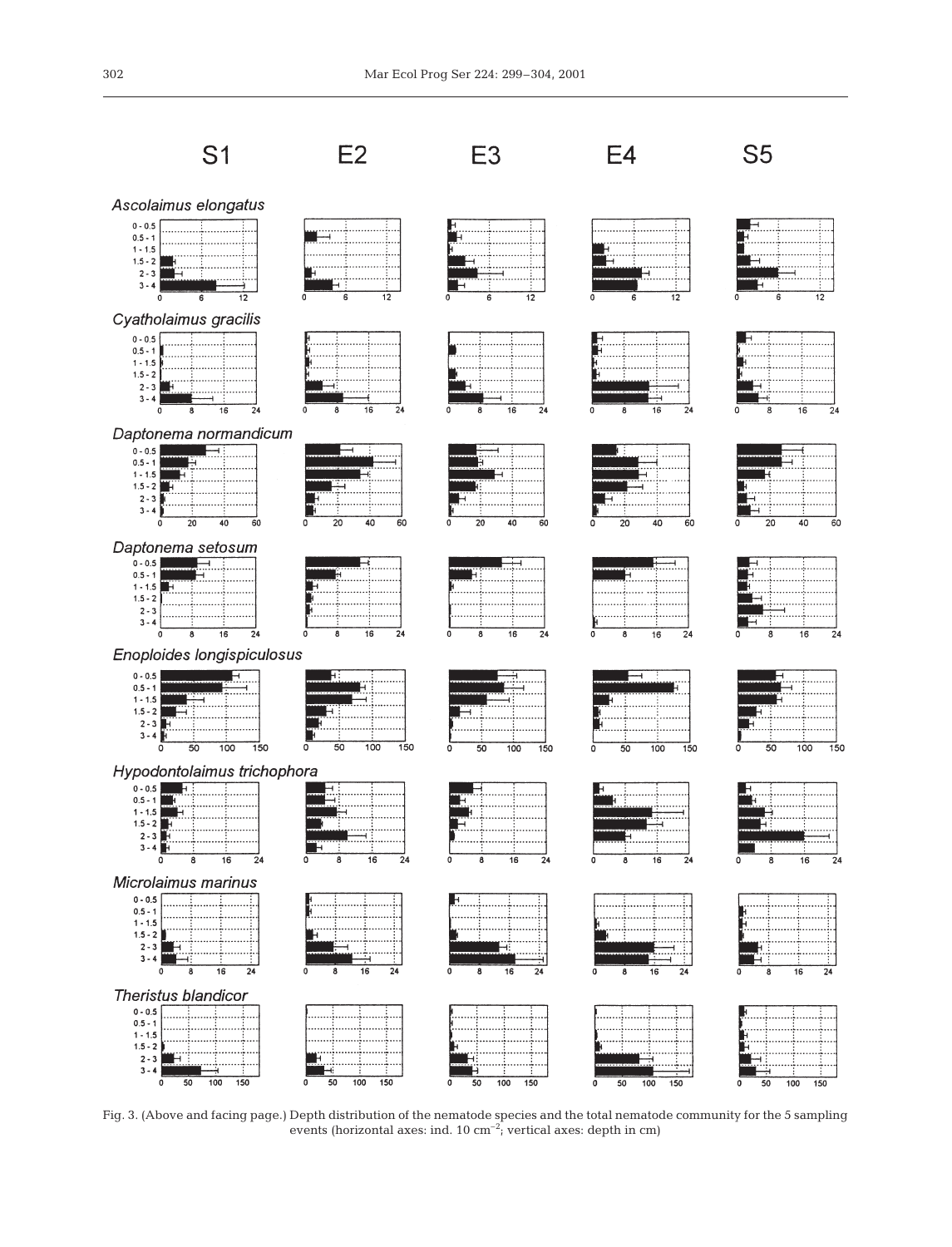

Fig. 3 (continued)

ing both flooding and ebbing when current velocities were highest. At the Molenplaat, current velocity peaks and extremely high loads of suspended particulate matter (500 mg  $l^{-1}$ ) occur ca 1 h just before and after high tide, thus indicating strong hydrodynamics during these periods (Fig. 2). Hence, it is expected that the strongest downward migrations would occur on either side of high tide. This study partly confirms this hypothesis; *Daptonema normandicum*, *D. setosum*, *Enoploides longispiculosus*, *Hypodontolaimus trichophora*, and total nematodes were obviously less concentrated in top sediment layers just before high tide (S5), compared to the former measured submersion event (S1). Nevertheless, avoidance of erosion and resuspension cannot serve to explain the downward migration during exposure and subsequent re-entering of the more superficial layers during submersion, as observed for *E. longispiculosus*, *D. normandicum* (this study) and *D. leviculum* (Rieger & Ott 1971). The upper submerged sediment layers may be more favourable (S1) only when current velocities are below the critical threshold of erosion (0.23 m  $s^{-1}$  at this site; J.W. pers. comm.).

Intertidal areas are subject to cyclic changes of the groundwater level, which is not more than 2 cm below the surface for intertidal flats of the Westerschelde (Oenema et al. 1988). This will have important implications for highly mobile nematodes such as *Enoploides longispiculosus*, which need to actively catch their prey. It may in part explain the migration of *E. longispiculosus* to deeper sediment layers during exposure. *E. longispiculosus* is a voracious predator of nematodes and oligochaetes and is probably prey-limited in the upper stratum of the sediment of this study site (Moens et al. 2000). Its presence near the sediment surface during submersion may also enable it to exploit additional sources of prey, e.g. temporary and permanent meiofauna transported through the water column. A recent study indicates that *E. longispiculosus* also forages on protozoan prey (I. Hamels et al. pers. comm.), which are abundant at the studied site (I. Hamels pers. comm.) and may migrate upward during submersion (Fegley 1987). Additionally, the downward migration during submersion and upward movement during exposure of *Daptonema setosum* may be associated with tidal migrations of its food source, epipelic diatoms (Hopkins 1963, Joint et al. 1982, Pinckney et al. 1994).

Forster (1998) demonstrated that estuarine nematodes can tolerate significant changes in salinity, an ability which is highly species-specific and related to the nematodes' distribution in the littoral. Compared to the rainfall-induced salinity changes in this study, the salinity increases observed on the Molenplaat during exposure (and in bright summer weather) were minor (from 24 PSU 1 h after emersion to a maximum of 28.5 PSU just prior to inundation) and unlikely to have provoked the vertical migration of nematodes at this site.

Temperature, however, increased significantly during low tide exposure, reaching maximal values at the sediment surface. The temperature values which ex